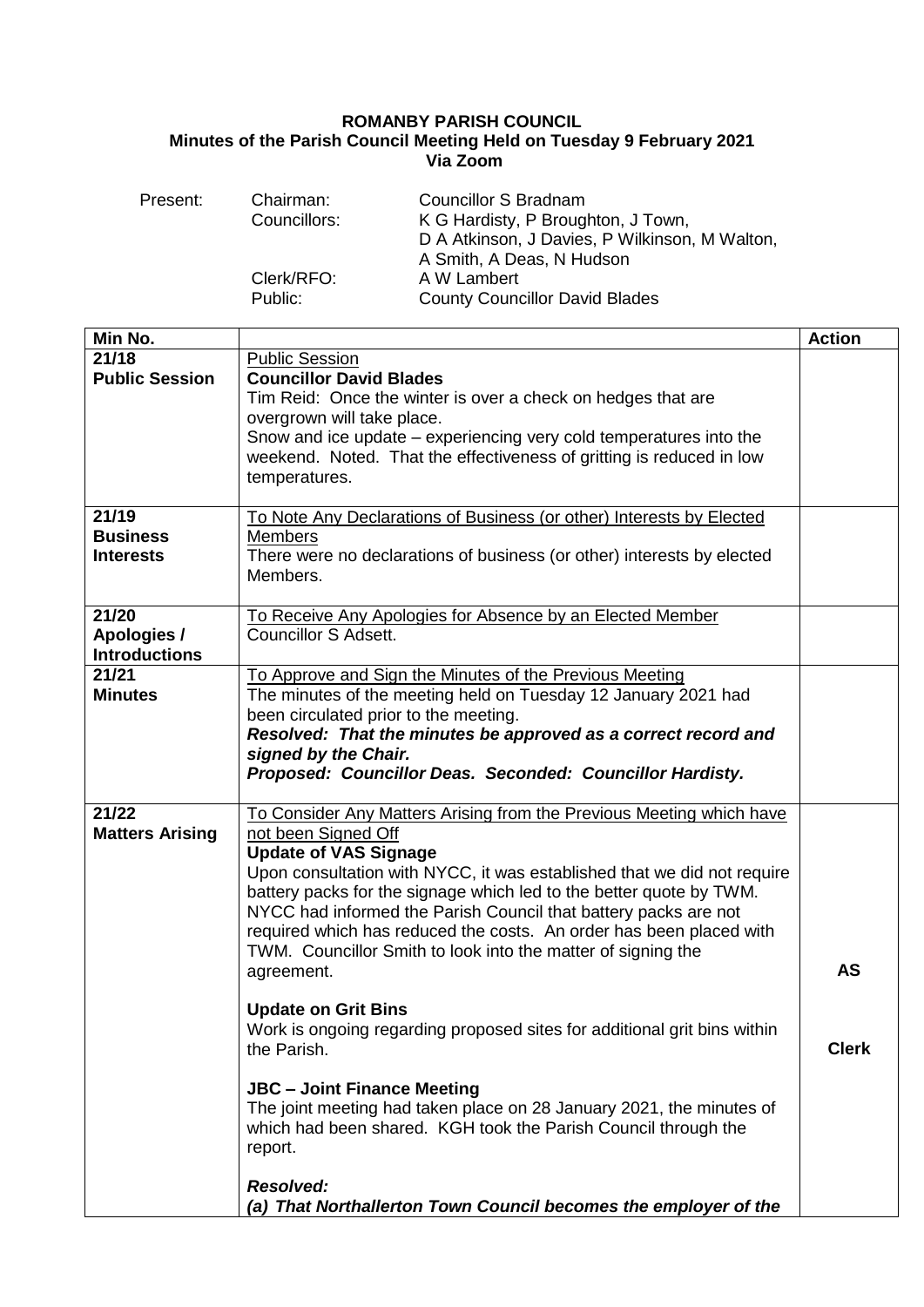|                                                                       | <b>Joint burial Committee staff.</b><br>(b) That Northallerton Town Council takes on ownership for the<br><b>JBC</b> bank account.<br>(c) That the apportionment of the final accounts be reflected in<br>both Councils' annual returns (62.5 / 37.5).<br>(d) A further piece of work be undertaken in the future to look at<br>apportionment of the assets of the JBC.<br>(e) That the Clerk of the JBC liaises with the Clerk of the Town<br>Council to move the process forward.<br>Proposed: Councillor Hardisty. Seconded: Councillor Smith<br>The Clerk to write to the Town council informing them of the<br><b>Parish Council's decision.</b> |              |  |
|-----------------------------------------------------------------------|-------------------------------------------------------------------------------------------------------------------------------------------------------------------------------------------------------------------------------------------------------------------------------------------------------------------------------------------------------------------------------------------------------------------------------------------------------------------------------------------------------------------------------------------------------------------------------------------------------------------------------------------------------|--------------|--|
|                                                                       |                                                                                                                                                                                                                                                                                                                                                                                                                                                                                                                                                                                                                                                       |              |  |
| 21/23<br><b>Police Report</b>                                         | To Receive the Police Report<br>Circulated: The Police report for February 2021.<br>The report was noted.                                                                                                                                                                                                                                                                                                                                                                                                                                                                                                                                             |              |  |
| 21/24<br>Any other                                                    | To Receive a Report from any other Authority<br>There were no other reports to note.                                                                                                                                                                                                                                                                                                                                                                                                                                                                                                                                                                  |              |  |
| <b>Authority</b><br>21/25                                             | To Receive a Verbal Report from the Governance Committee                                                                                                                                                                                                                                                                                                                                                                                                                                                                                                                                                                                              |              |  |
| <b>Governance</b><br><b>Committee</b>                                 | There had been no meeting.                                                                                                                                                                                                                                                                                                                                                                                                                                                                                                                                                                                                                            |              |  |
| 21/26<br><b>Finance &amp;</b><br><b>Resources</b><br><b>Committee</b> | To Receive a Report from the Finance Committee<br>To Approve the Invoices Received Since the Previous Meeting<br>Circulated: The list of invoices to be paid since the last meeting<br>for approval which were agreed unanimously.<br>Proposed: Councillor Walton. Seconded: Councillor Adsett.<br><b>To Consider the Bank Reconciliation</b><br>Circulated: The bank reconciliation for January 2021.<br>The following bank balances were noted:<br>$\triangleright$ Community Account:<br>£34,365.99 cr<br>> Business Premium Account:<br>£46,672.48 cr<br>The bank reconciliation was noted.                                                       |              |  |
| 21/27                                                                 | To Receive a Report from the Parks and Recreation Committee                                                                                                                                                                                                                                                                                                                                                                                                                                                                                                                                                                                           |              |  |
| Parks &<br><b>Recreation</b><br><b>Committee</b>                      | Circulated: The minutes of the Parks and Recreation meeting held<br>on Tuesday 19 January 2021. The following was noted:                                                                                                                                                                                                                                                                                                                                                                                                                                                                                                                              |              |  |
|                                                                       | Farndale Avenue Play Park – letter from parishioner regarding the<br>➤                                                                                                                                                                                                                                                                                                                                                                                                                                                                                                                                                                                |              |  |
|                                                                       | play park area. Consideration to be given to some planting in that<br>area and placing the pic-nic bench elsewhere within the park.                                                                                                                                                                                                                                                                                                                                                                                                                                                                                                                   |              |  |
|                                                                       | Another site visit would take place. It was suggested that a meeting                                                                                                                                                                                                                                                                                                                                                                                                                                                                                                                                                                                  |              |  |
|                                                                       | with the parishioner also takes place.                                                                                                                                                                                                                                                                                                                                                                                                                                                                                                                                                                                                                | <b>PB</b>    |  |
|                                                                       | $\triangleright$ Manor Green – letter from parishioner regarding the safety of the                                                                                                                                                                                                                                                                                                                                                                                                                                                                                                                                                                    |              |  |
|                                                                       | area. Suggest a resident consultation. Broadacres to be                                                                                                                                                                                                                                                                                                                                                                                                                                                                                                                                                                                               | <b>Clerk</b> |  |
|                                                                       | consultated.                                                                                                                                                                                                                                                                                                                                                                                                                                                                                                                                                                                                                                          |              |  |
|                                                                       | $\triangleright$ Fire damaged seat at Broomfield has been removed.<br>$\triangleright$ War Memorial Garden – support pillar requires pointing. Site                                                                                                                                                                                                                                                                                                                                                                                                                                                                                                   |              |  |
|                                                                       | meeting to take place.<br>Purchase of Mature Trees – for discussion on Tuesday at Parks and<br>➤                                                                                                                                                                                                                                                                                                                                                                                                                                                                                                                                                      | <b>PB</b>    |  |
|                                                                       | Recreation.                                                                                                                                                                                                                                                                                                                                                                                                                                                                                                                                                                                                                                           | Parks &      |  |